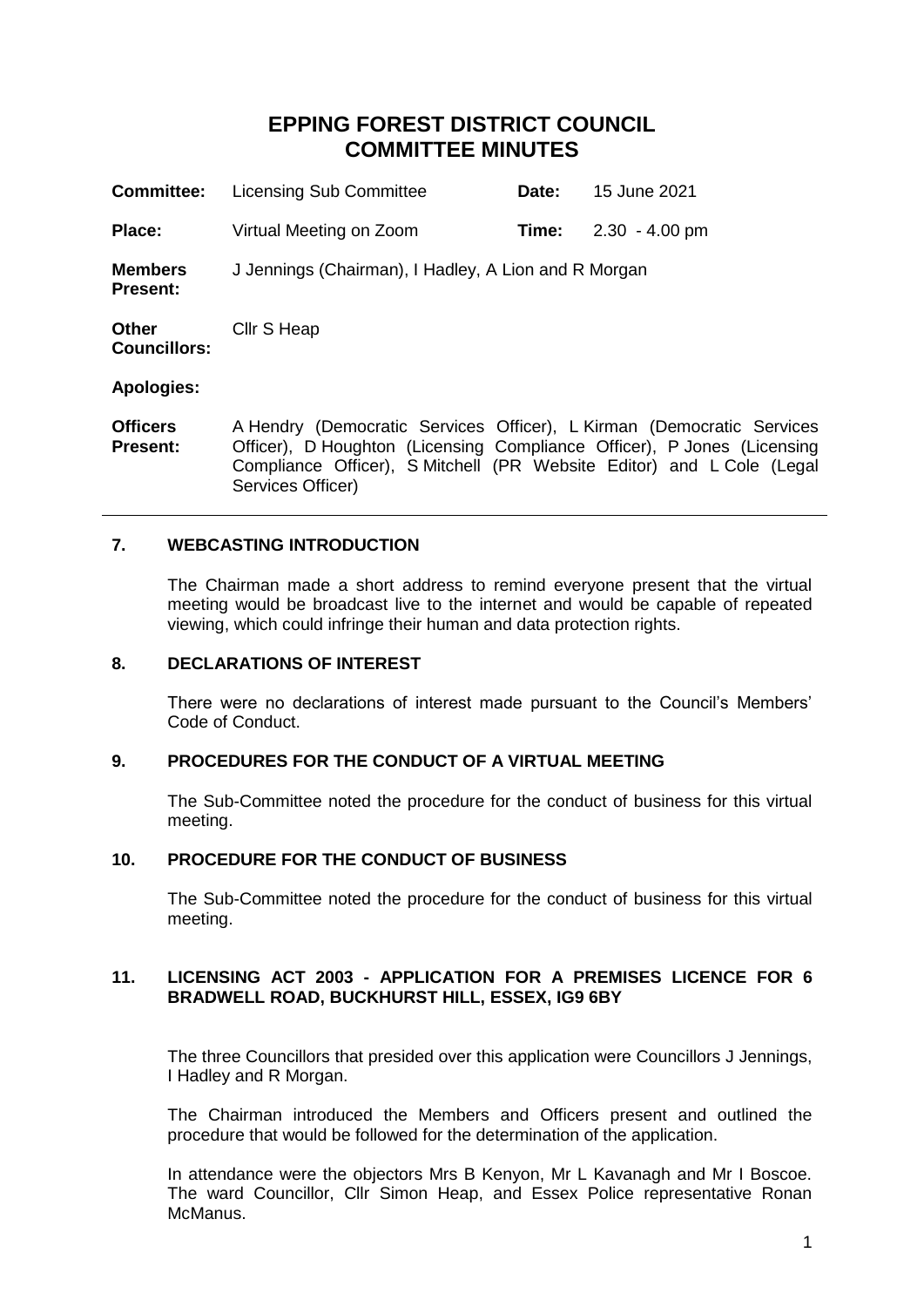# **(a) Application before the Sub-Committee**

The Licensing Officer, P Jones, informed the Sub-Committee that an application had been made by Natassia Kourousi for a new premises licence at 6 Bradwell Road, Buckhurst Hill, Essex, IG9 6BY.

The application was for the licensable activity of Sale of Alcohol for consumption off the premises, Monday to Sunday 07:00 – 22:00. The premises would not be open to members of the public. The application was received on 7 May 2021. The operating schedule set out the conditions which would be attached to the licence, if this application was to be granted.

All responsible authorities had been notified, it had been properly advertised at the premises and in a local newspaper. All residences and businesses within a 150 metre radius of the premises were individually consulted.

The authority had received one representation from Buckhurst Hill Parish Council and five representations from residents and businesses in the area, the objections related to all four licensing objections. There had been no comments from Community Resilience, Environmental Health, Planning, and Essex County Fire and Rescue Service. Essex Police had agreed conditions with the applicant.

# **(b) Presentation of the Application**

The applicant was not present at the meeting.

# **(c) Questions for the Applicant from the Sub-Committee**

The Sub-Committee sought clarity on aspects of the application from P Jones. who advised the Committee that he would only be able to give clarity on the detail included in the application. This was an on-line business, he been advised that all orders and deliveries would be fulfilled by the applicant and no third party deliveries would be used. This was a hobby that would be carried out around a full time job. Advice could not be given on volumes or future projections.

## **(d) Questions for the Applicant from the Objector**

The applicant was not present at the hearing.

## **(e) Presentation from the Objector**

Mrs Kenyon advised that residents were not aware that this was for the sale of hampers, and she would withdraw her objection if this was for the sale of hampers only.

Mr Kavanagh and Mr Boscoe had technical issues that resulted in them not being able to hear the proceeding. The Sub-Committee could hear the objectors who represented Mrs Kavanagh, their objections were presented to the panel. Mr Kavanagh advised the panel that the licence

e would increase congestion in the residential close, this could set a precedent of having a business in a residential area and that people could turn up drunk to collect alcohol from the premises. Mr Boscoe advised that there was a school nearby and this business would add to the congestion and parking issues. He also suggested that there was a lack of information from the licensing officer, who could not advise on volumes, storage, commercial insurance or how deliveries would be made. Parking was a consideration and the storage of valuable items would lead to an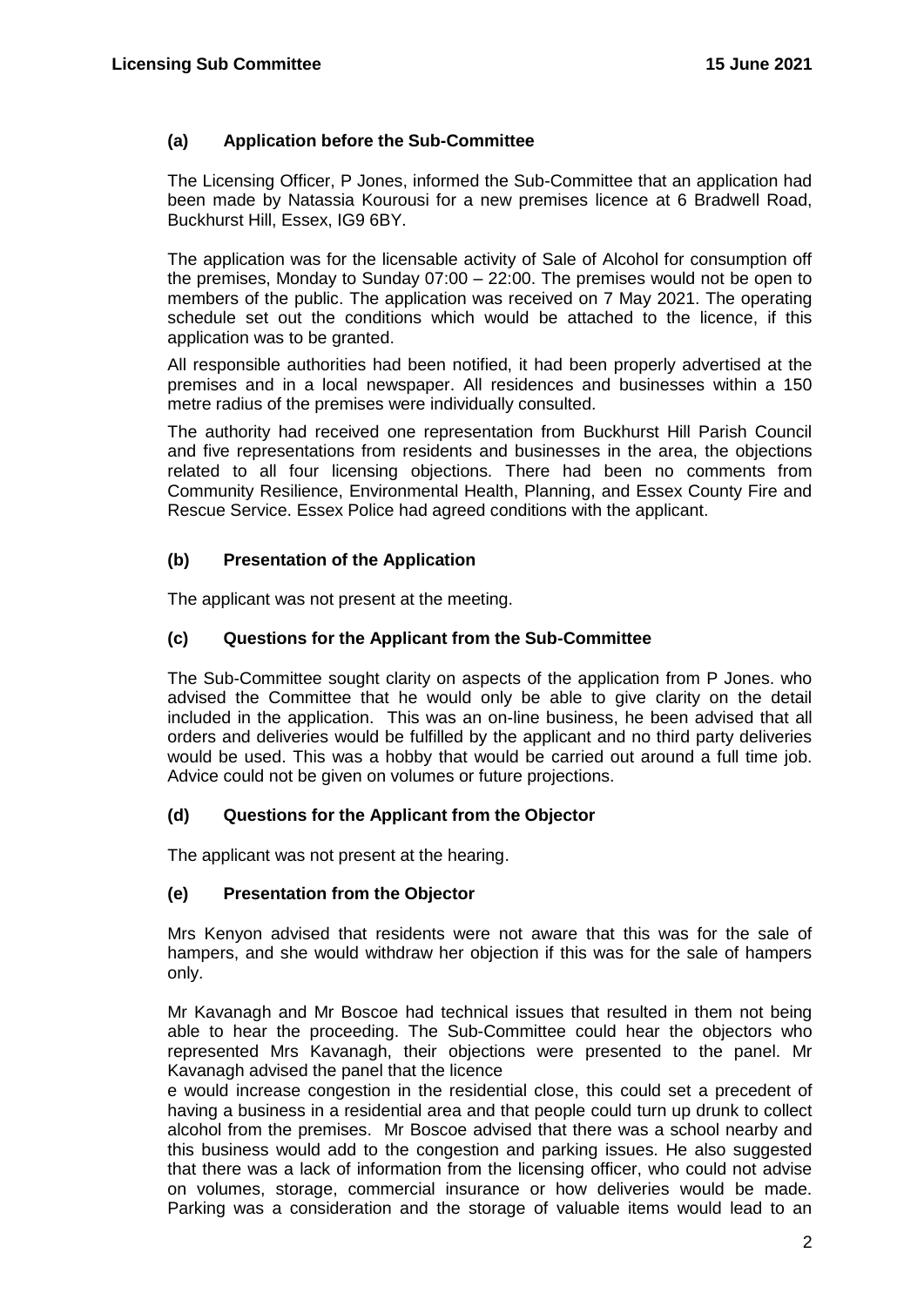increase risk of crime. Mr Boscoe was critical of Mr Jones and suggested that he had not collected the basic information and could did not understand how a decision could be made without this basic information or the applicant not being present to answer questions.

## **(f) Questions for the Objector from the Sub-Committee**

There were no questions from the Sub Committee.

Cllr Morgan advised the Sub-Committee that P Jones was an experienced professional officer and that he found the comments made by Mr Boscoe to be derogatory and unfounded.

## **(g) Questions for the Objector from the Applicant**

There were no questions from the applicant.

## **(h) Closing Statement from the Applicant**

Cllr Heap advised that he supported this application and confirmed that residents had concerns in relation to the selling of alcohol from a residential address, however these fears had be allayed when it was clear that this was an internet business selling hampers and there would not be any direct sales from the premises.

## **(k) Consideration of the Application by the Sub-Committee**

The Chairman advised that the Sub-Committee would go into private deliberations to consider the application. During their deliberations the Sub-Committee received no further advice from the Legal Officer present. The Sub Committee noted all of the submissions and representations, both oral and written made in relation to this application and considered what was appropriate to promote the four licensing objectives and the relevant parts of the Council's Licensing Policy and the Home Office's guidance.

## **RESOLVED:**

That the application for a premises licence in respect of 6 Bradwell Road, Buckhurst Hill, IG9 6BY for an online only business to be operated from the premises be **GRANTED** subject to the following conditions:

- 1. the conditions and operating schedule as submitted by the applicant .
- 2. The additional conditions which had previously been agreed between the applicant and Essex Police, as set out on page 43 of the agenda relating to the protection of children from harm, namely:
	- I. All orders to be made to the business via telephone or online. Records of orders to be produced to police or council officers if required.
	- II. Age verification process in place at the point of purchase.
	- III. Alcohol would not be delivered to any person other than at a residential or business address given. It would not be delivered to persons in the vicinity or in a park, street or similar location.
	- IV. At the point of delivery there must be age verification process in place (Challenge 25). To include any third-party delivery services used.
	- V. A Challenge 25 scheme shall be operated, whereby any person who appears to be under the age of 25 years of age was required to produce on request an item which meets the mandatory age verification requirement and was either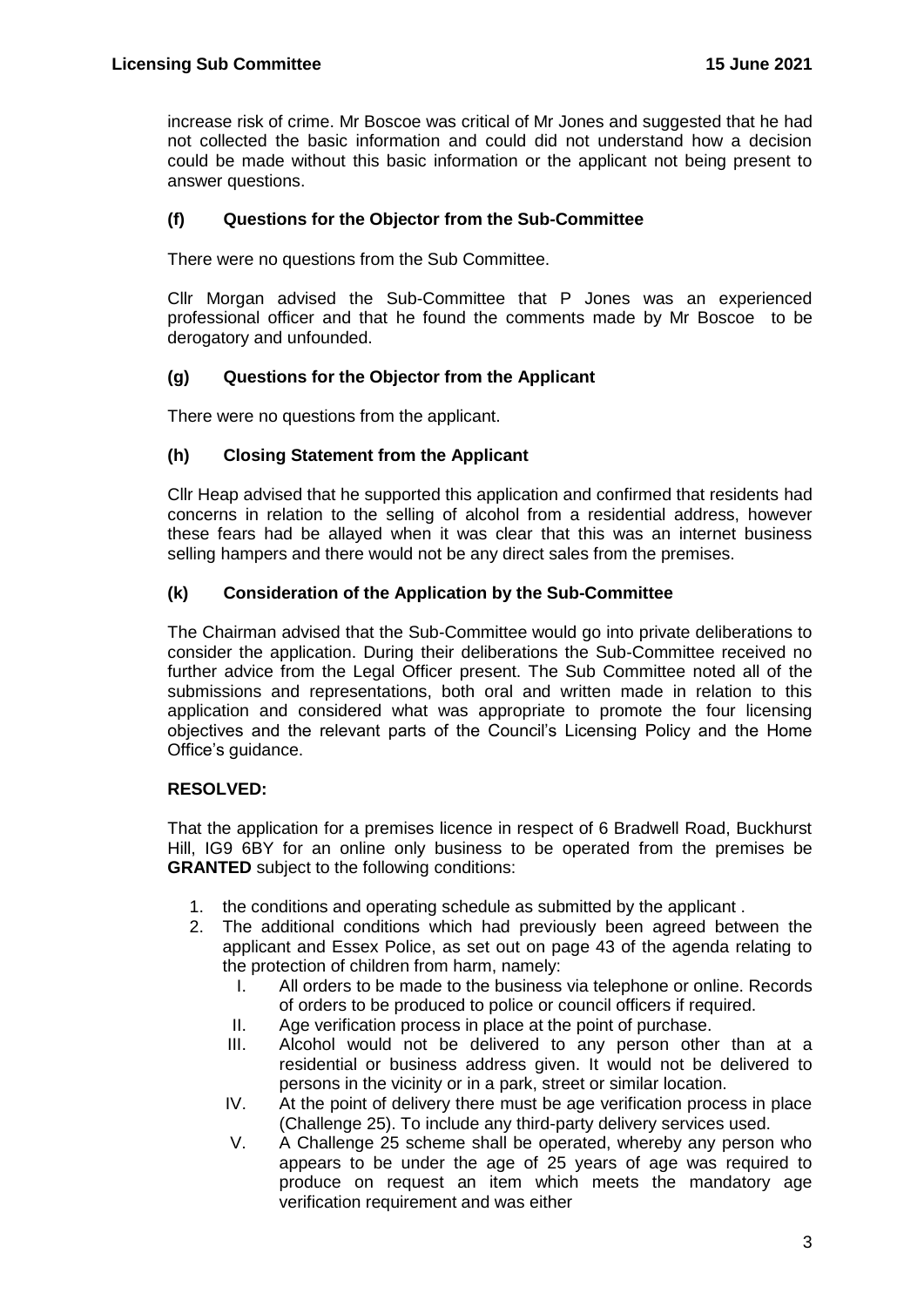- Proof of age card bearing the PASS Hologram;
- Photocard driving licence;
- Passport; or
- Ministry of Defence Identity Card.
- VI. All delivery sales of alcohol must be paid for at the time of ordering. Payment shall be made by debit or credit card, or electronic payment such as Paypal, Apple Pay, Android Pay, etc. No payment should be made at the door.
- VII. All staff engaged in the sale or supply of alcohol (including delivery drivers) shall have received training in relation to the protection of children from harm (including under-age sales), how to recognise drunkenness and the duty not to serve drunk persons. Training to entered onto a training register and maintained at the premises.
- VIII. Refresher training shall be carried out at least every six months. Training records shall be kept on the premises (or otherwise be accessible on the premises) for a minimum of 12 months and made immediately available to police, trading standards or licensing authority staff upon reasonable request.
- IX. The Licence was for Off Sales Only.
- 3. Deliveries would only be made to bona fide residential address.

which they considered were reasonable and proportionate for the promotion of the licensing objectives:

The applicants and the objectors were reminded of their right of appeal to the Magistrates Court within 21 days of date of the written notification of this decision.

#### **12. LICENSING ACT 2003- APPLICATION FOR A PREMISES LICENCE FOR PITCH 1, NORTH WEALD MARKET, NORTH WEALD AIRFIELD, MERLIN WAY, NORTH WEALD BASSETT**

The three Councillors that presided over this application were Councillors J Jennings, I Hadley and R Morgan.

The Chairman introduced the Members and Officers present and outlined the procedure that would be followed for the determination of the application. In attendance was the applicant Mr Ritchie.

## **(a) Application before the Sub-Committee**

The Licensing Officer, D Houghton, informed the Sub-Committee that an application had been made by John Ritchie, for a new premises licence for Pitch 1, North Weald Market, North Weald Airfield Merlin Way, North Weald Bassett, Epping, Essex, CM16 6HR

The application was for the licensable activity of sale by retail of alcohol off the premises only:

| Saturday:                                                                | $08:00 - 16:00$                    |
|--------------------------------------------------------------------------|------------------------------------|
| <b>Bank Holiday Mondays:</b>                                             | $08.00 - 16.00$                    |
| Opening Times of the premises<br>Saturday<br><b>Bank Holiday Mondays</b> | $08.00 - 16.00$<br>$09.00 - 15.00$ |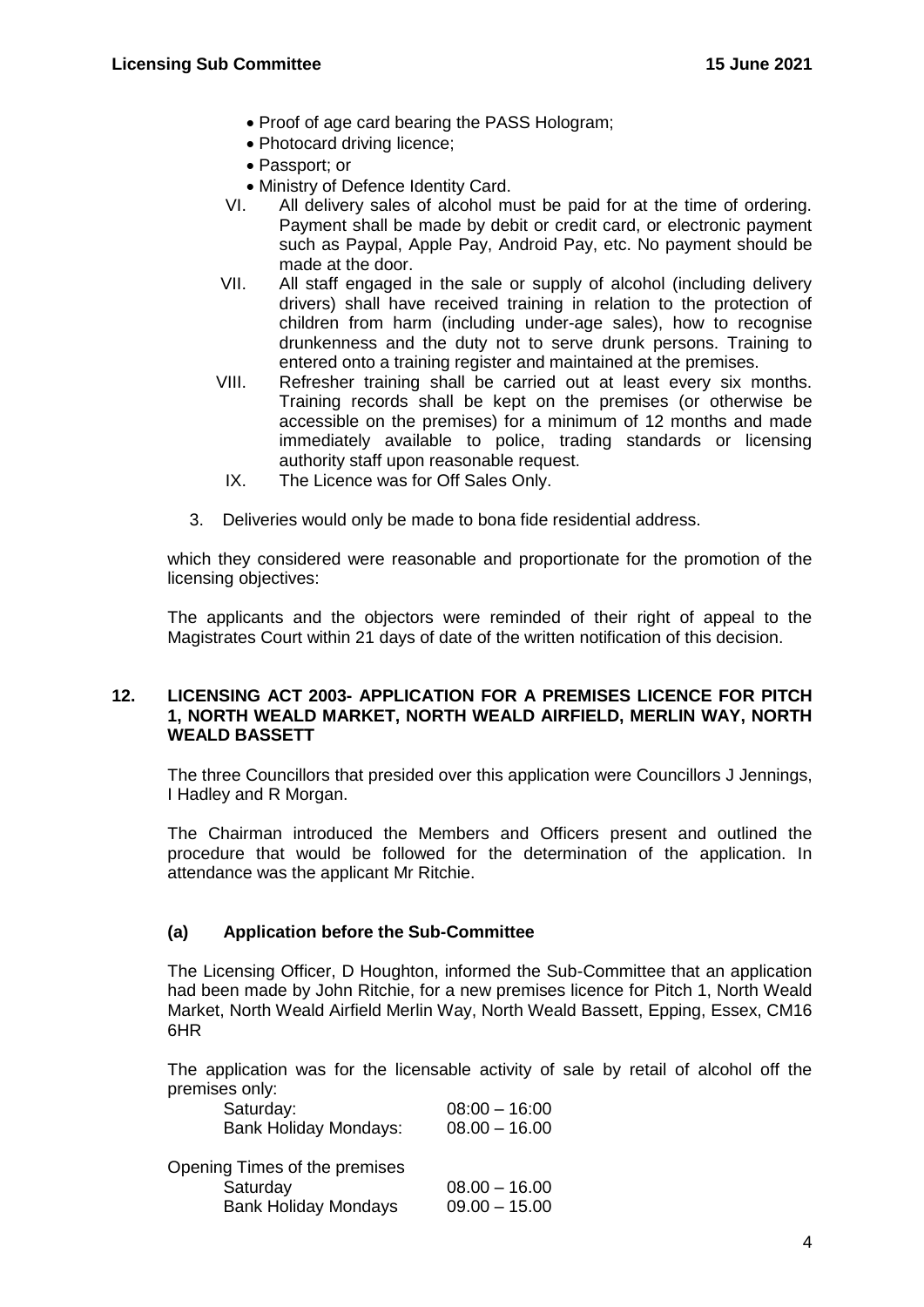The application was received on 1 May 2021. The operating schedule set out the conditions which would be attached to the licence, if this application was to be granted.

All responsible authorities had been notified, it had been properly advertised at the premises and in a local newspaper. All residences and businesses within a 150 metre radius of the premises were individually consulted. The authority had received one representation from North Weald Parish Council, the objections related to the protection of children fro harm. There was a response from Public Health, Essex Fire and Rescue, Essex Police, and Planning, none of which had any comments or representations to make.

# **(b) Presentation of the Application**

The applicant detailed customers for his stall that sold basic groceries had requested that he sell wine and beer through the lockdown. There had been a number of Temporary Events Notices (TENS) in place and this application would formalise the position.

## **(c) Questions for the Applicant from the Sub-Committee**

The Sub-Committee sought the applicants view on the appropriateness of the site to sell alcohol and asked what alcohol would be sold for confirmation that alcohol would not be consumed on site and that sales would be to over 18 year olds.

Mr Rictchie advised that he would sell only wine and beer, there were no other stalls selling alcohol and the market had their own security that would ensure there was no drinking on the site. The Challenge 25 scheme would be in operation and additional posters advising that drinks should not be opened and consumed on the marker could be displayed. He suggested that the location was a family based market and that it was unusual to see group of youths alone due to the location, so this was an appropriate place to sell alcohol.

## **(d) Questions for the Applicant from the Objector**

No objectors were present at the meeting

## **(e) Presentation from the Objector**

No objectors were present at the meeting

## **(f) Closing Statement from the Applicant**

Mr Ritchie advised they were a responsible stall and they would not risk their reputation by offering under-age sales.

## **(g) Consideration of the Application by the Sub-Committee**

The Chairman advised that the Sub-Committee would go into private deliberations to consider the application. During their deliberations the Sub-Committee received no further advice from the Legal Officer present. The Sub Committee noted all of the submissions and representations, both oral and written made in relation to this application and considered what was appropriate to promote the four licensing objectives and the relevant parts of the Council's Licensing Policy and the Home Office's guidance.